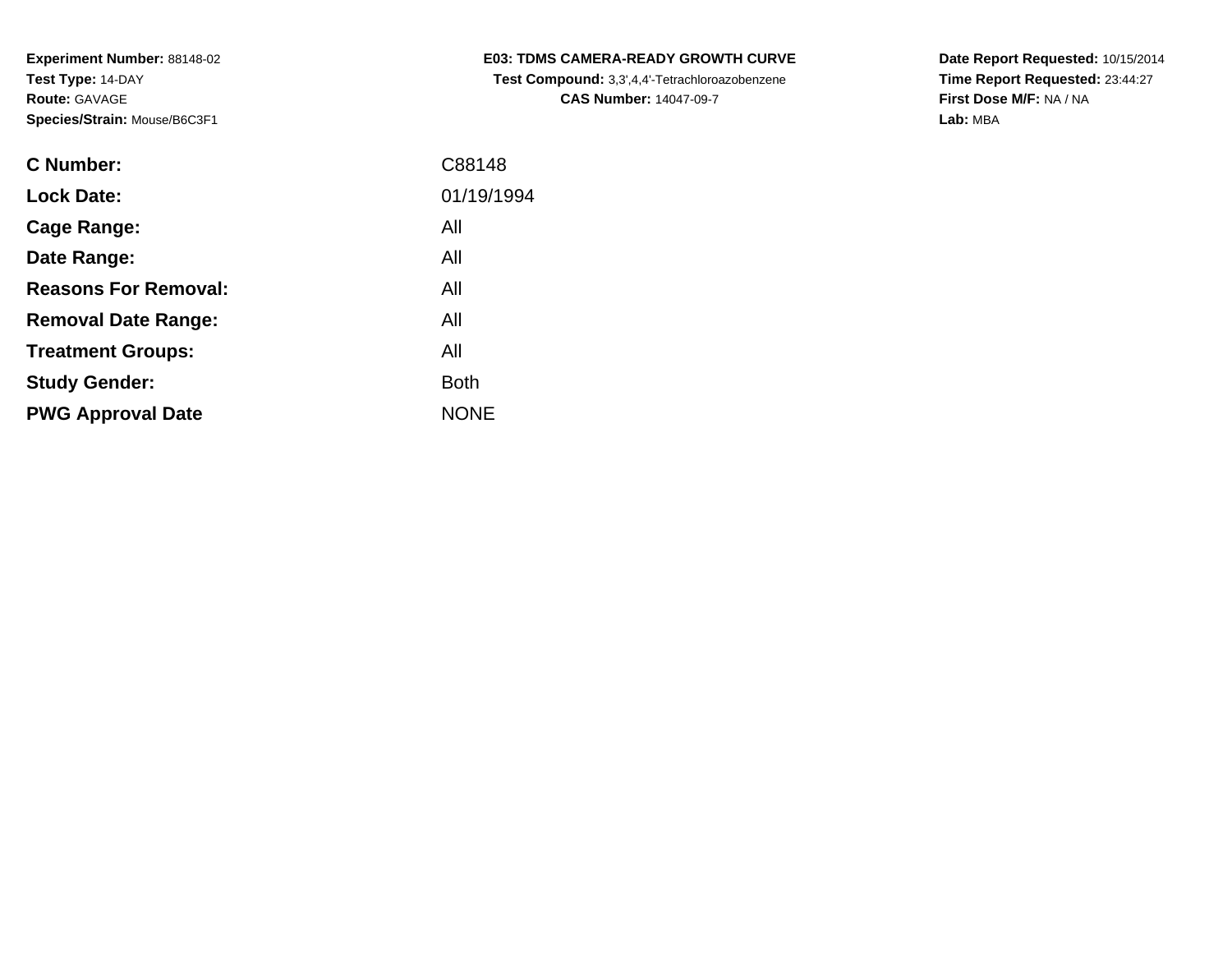## **E03: TDMS CAMERA-READY GROWTH CURVE**

**Test Compound:** 3,3',4,4'-Tetrachloroazobenzene

**CAS Number:** 14047-09-7

**Date Report Requested:** 10/15/2014**Time Report Requested:** 23:44:27**First Dose M/F:** NA / NA**Lab:** MBA

**MALE** 

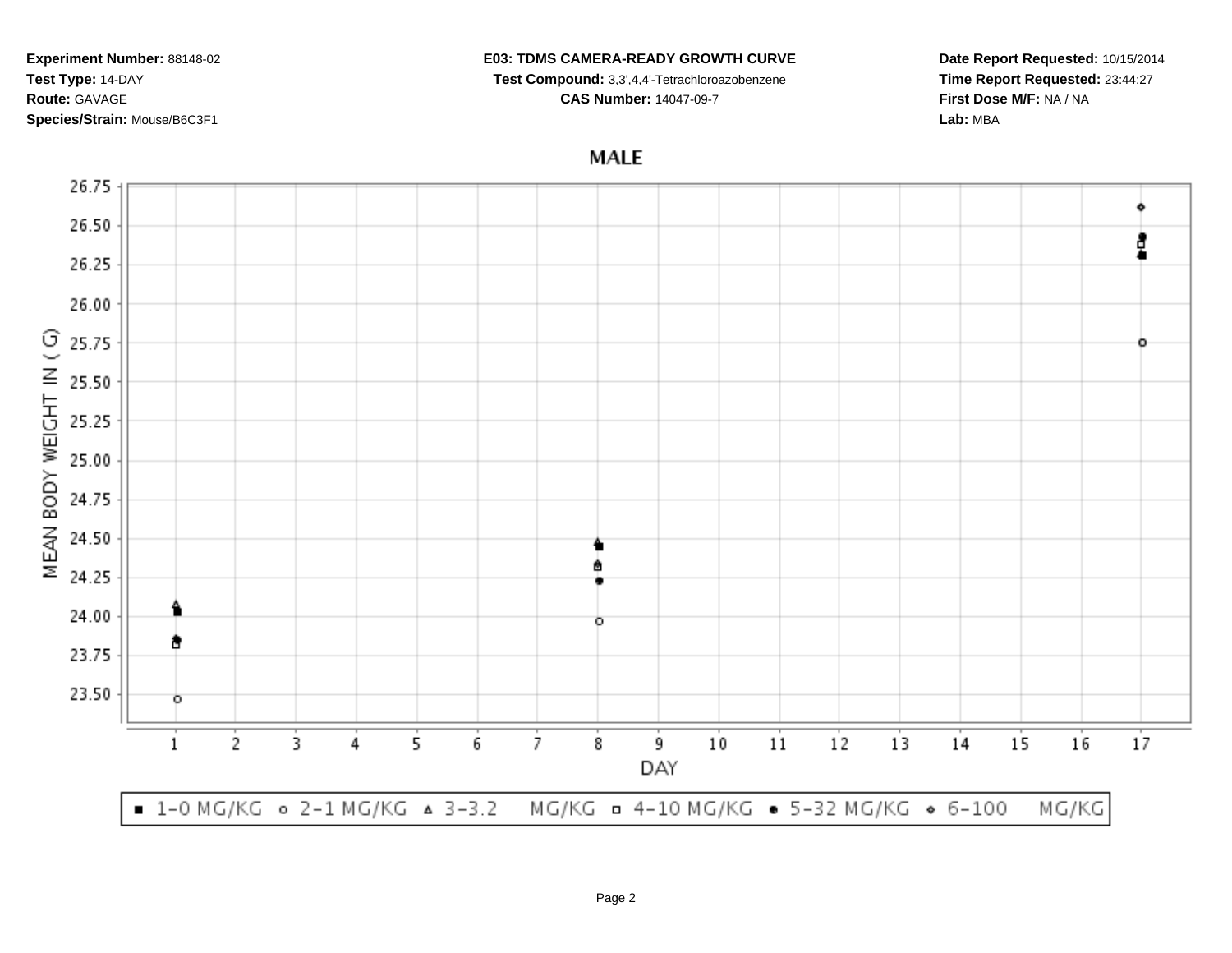**E03: TDMS CAMERA-READY GROWTH CURVE**

 **Test Compound:** 3,3',4,4'-Tetrachloroazobenzene**CAS Number:** 14047-09-7

\*\*\*END OF MALE DATA\*\*\*

**Date Report Requested:** 10/15/2014**Time Report Requested:** 23:44:27**First Dose M/F:** NA / NA**Lab:** MBA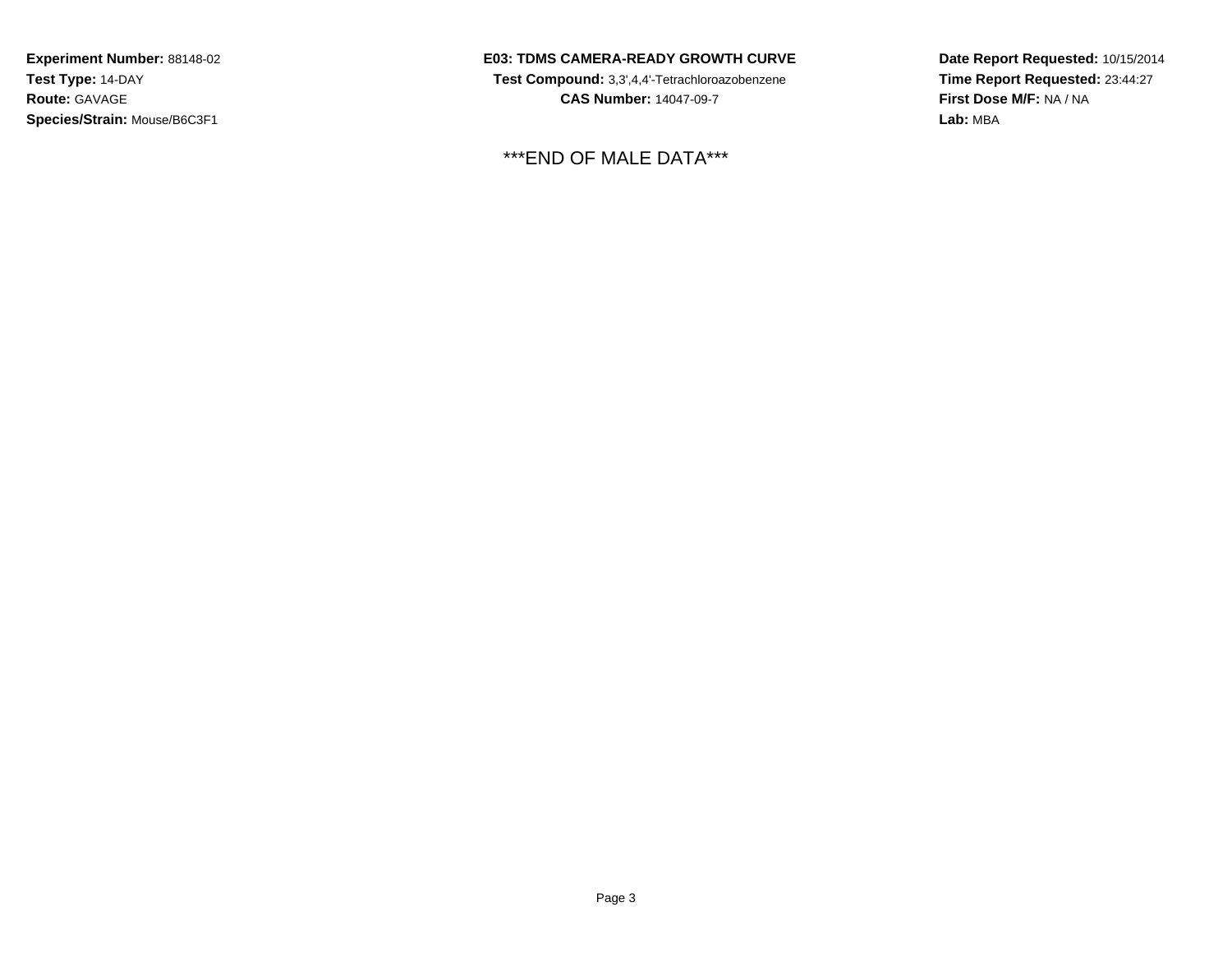## **E03: TDMS CAMERA-READY GROWTH CURVE**

 **Test Compound:** 3,3',4,4'-Tetrachloroazobenzene**CAS Number:** 14047-09-7

**Date Report Requested:** 10/15/2014**Time Report Requested:** 23:44:27**First Dose M/F:** NA / NA**Lab:** MBA

**FEMALE**